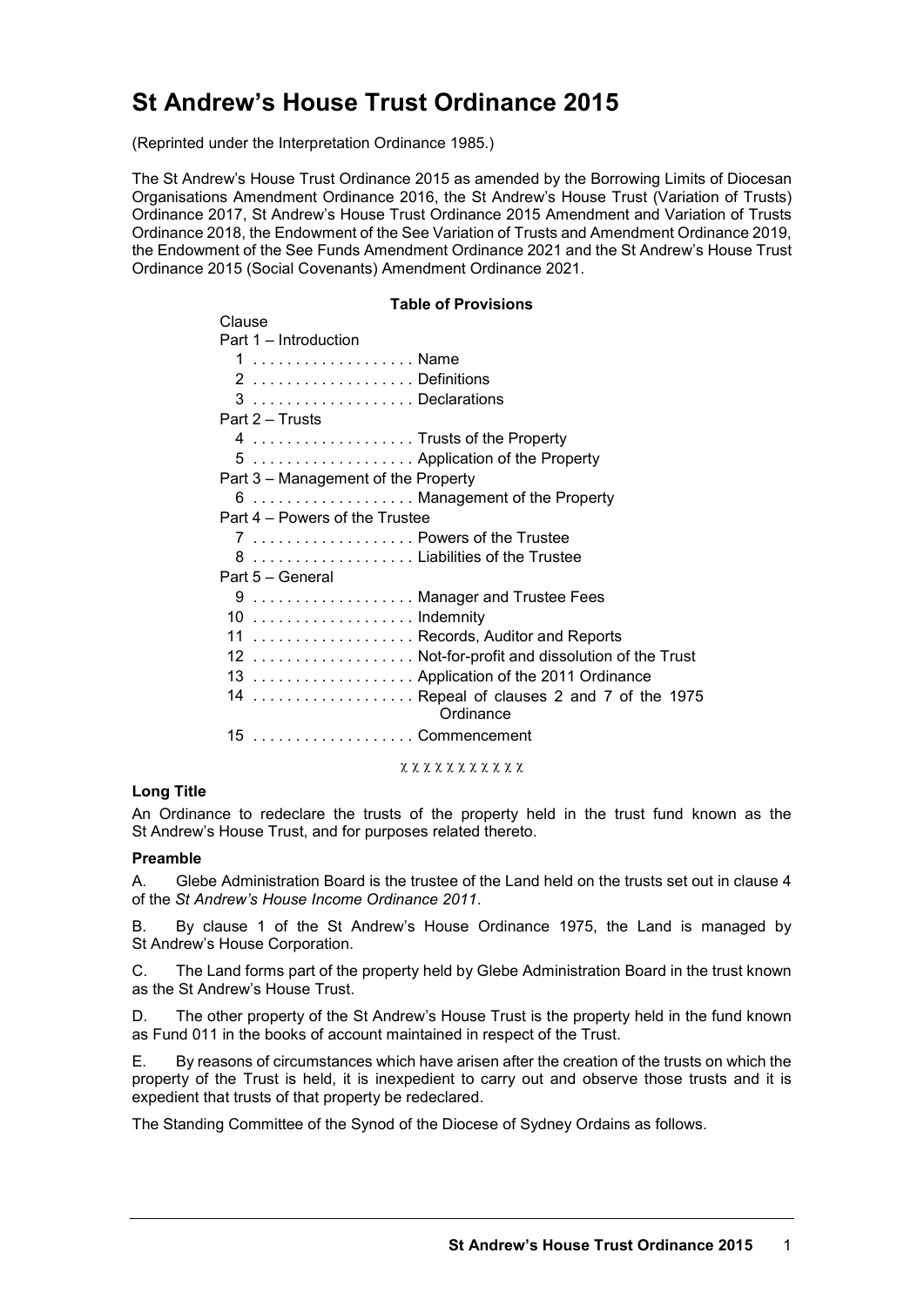# **1. Name**

This Ordinance is the *St Andrew's House Trust Ordinance 2015*.

## **2. Definitions**

In this Ordinance –

"Building" means the office tower known as "St Andrew's House" erected on the Land, together with the shopping arcade erected on the Land and the car park situated under the office tower.

"Endowment of the See Property Fund" means the property held on the trusts set out in the *Endowment of the See Property Ordinance 2021* (formerly known as the Endowment of the See Capital Fund under the *Endowment of the See Capital Ordinance 2012).*"Existing Loan" means the loan made by Glebe Administration Board as trustee of the Diocesan Endowment Fund to St Andrew's House Corporation pursuant to a letter dated 22 February 2008, as amended by the parties from time to time.

"Existing Property" means –

- (a) the Land;
- (b) the Building; and
- (c) the other property of the Trust recorded in the fund known as Fund 011 in the books of account maintained in respect of the Trust.

"Freehold Land" means the land comprised in Volume 13705 Folio 170.

"Income" means the income earned from, or in connection with, the Property.

"Land" means –

- (a) the Freehold Land; and
- (b) the Leasehold Land.

"Law" includes any statute and rule of common law, rule of equity or judgement which applies to the Trust or the Trustee (as the case may be).

"Leasehold Interest" means the Trustee's interest in the leases of land adjoining or near the Freehold Land between The Council of the City of Sydney, as landlord, and the Trustee, as tenant, and includes the lease of land comprised in Folio Identifier 100/104811 (registered no. 7304411).

"Leasehold Land" means the land that is the subject of the Leasehold Interest and any right, power or obligation of the Trustee in respect of that land under this ordinance is only applicable to the extent of the Leasehold interest.

"Manager" means St Andrew's House Corporation or such other person or corporation who or which, from time to time, is appointed by the Standing Committee to manage and control the Property.

"Outgoings" means all outgoings of any description in relation to the Land and Building and, without limiting the generality of the foregoing, includes –

- (a) any amount payable to The Council of the City of Sydney under any lease of the Land to the Trustee, and
- (b) any amount reasonably determined by the Manager for depreciation and for any actual or contingent liability.

"Property" means such of the Existing Property as remains held by the Trustee from time to time as property of the Trust, and such other property as may be paid to applied or acquired by the Trustee to be held as property of the Trust.

"School Council" means the Council of St Andrew's Cathedral School and its successors.

"Security Interest" means any mortgage, charge, pledge, lien, encumbrance, arrangement for the retention of title or other similar right, interest, power or arrangement of any nature having the effect of providing security.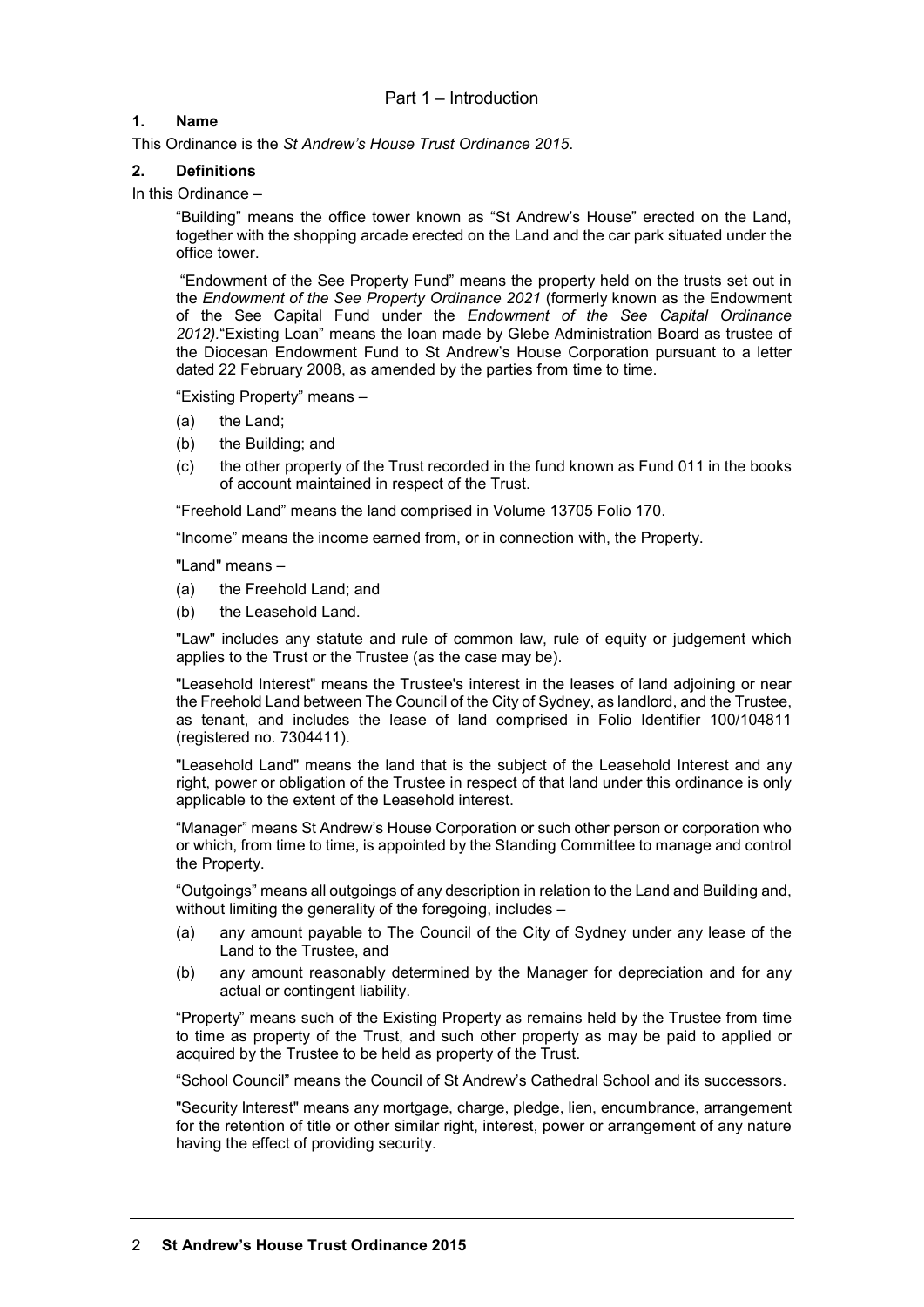"St Andrew's House Corporation" means the council incorporated under that name under the *Anglican Church of Australia (Bodies Corporate) Act 1938* by order published in the Government Gazette on 15 August 1975.

"Trust" means the St Andrew's House Trust.

"Trust Loan" means the Existing Loan and any other loan taken out by the Trustee from time to time for the purposes of the Trust.

"Trustee" means Glebe Administration Board or such other person or corporation who or which, from time to time, is the trustee of the Trust.

#### **3. Declarations**

By reason of circumstances which have arisen after the creation of the trusts on which the Existing Property and the income from the Existing Property are held, it is inexpedient to carry out and observe those trusts and it is expedient to redeclare the trusts upon which the Existing Property is held and to provide for the application of the income from the Existing Property.

# Part 2 – Trusts

#### **4. Trusts of the Property**

The Property is held on the following trusts for the Anglican Church of Australia in the Diocese of Sydney –

- (a) as to one undivided half of the Property, for the general purposes of the Anglican Church of Australia in the Diocese of Sydney, and
- (b) as to the other undivided half of the Property, for the purposes of the Endowment of the See Property Fund, and
- (c) as to the Income, to permit the applications set out in clause 5.

#### **5. Application of the Property**

(1) The Income earned in 2015, and in each calendar year thereafter, is to be applied, so far as it extends, in the following order of priority –

- (a) to pay or repay
	- (i) all interest due and payable on a Trust Loan, and
	- (ii) the principal of the Trust Loan in accordance with the repayment schedule determined from time to time by the lender, and
	- (iii) all Outgoings incurred during the year, and
- (b) to set aside the amount or amounts determined by the Manager to, or as an addition to, any provision or reserve which the Manager determines is desirable for the proper management and control of the Trust or the Property including, without limiting the generality of the foregoing –
	- (i) a provision or reserve for replacement or refurbishment of the Building or any part thereof, and
	- (ii) a provision or reserve for application in a following year or years in accordance with the trusts upon which the Property is held, and
- (c) the balance, if any, is to be applied in accordance with clauses  $5(3)$  and  $(4)$ .

(2) The Trustee may make applications under clause 5(1) by way of payments in advance during the year in which the relevant Income is earned, provided that appropriate adjustments are made having regard to the actual amounts to be applied under clause 5(1) as determined from the audited financial accounts for the relevant year.

(3) The part of the balance of the income referred to in clause  $5(1)(c)$  attributable to the one undivided half of the Property held for the general purposes of the Anglican Church of Australia in the Diocese of Sydney and any other amount realised from the capital of such one undivided half of the Property is to be paid to and applied or otherwise dealt with by the Standing Committee in accordance with the determination and direction of the Synod as the governing body of the Diocese.

(4) The part of the balance of the income attributable to the one undivided half of the Property held for the purposes of the Endowment of the See Property Fund is to be paid to that fund, to be applied or otherwise dealt with for the purpose of that fund.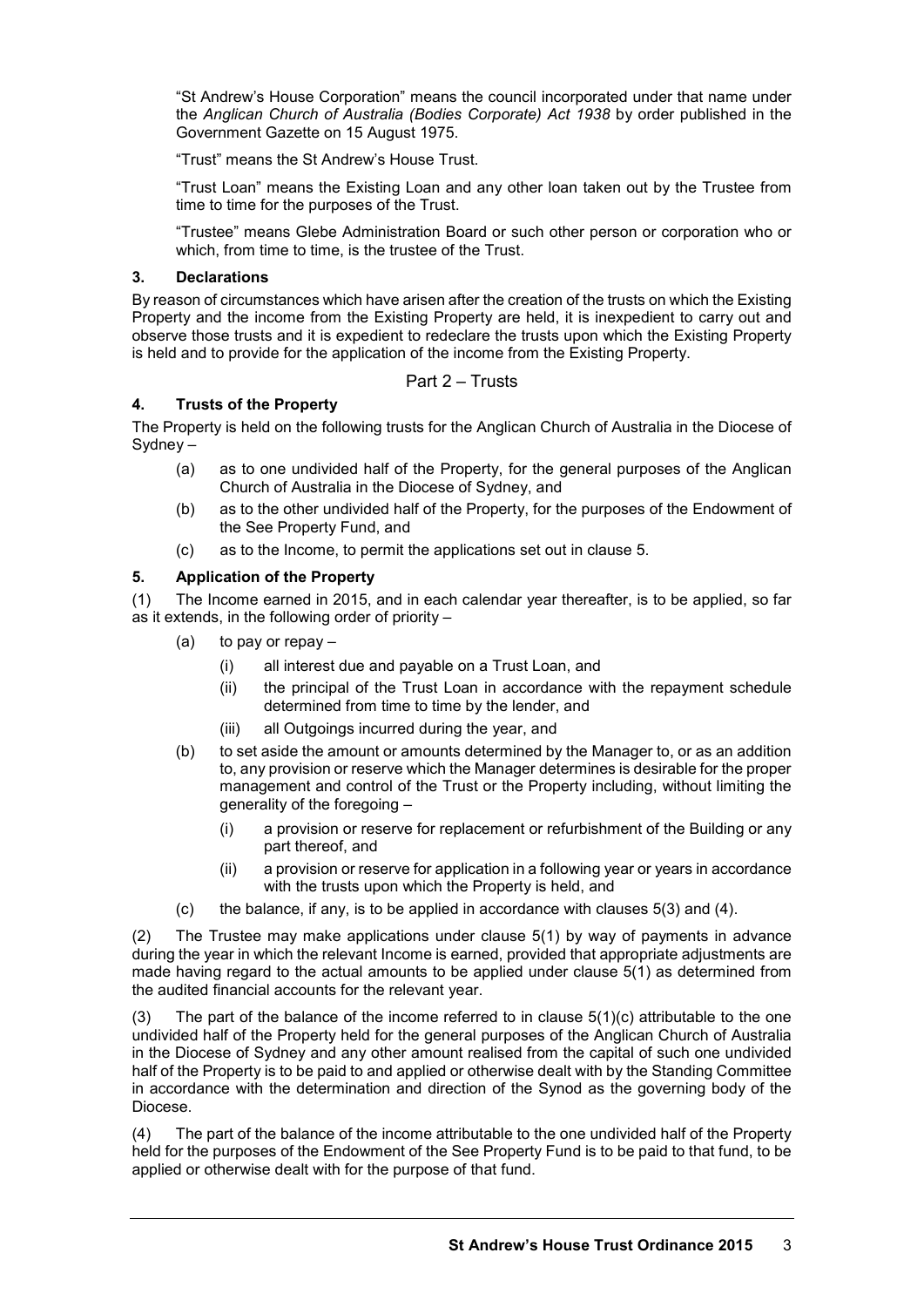# Part 3 – Management of the Property

# **6. Management of the Property**

(1) Subject to this Ordinance, the Manager is responsible for managing and controlling the Property.

(2) In exercising its responsibilities under clause 6(1) the Manager may give directions to the Trustee in relation to the exercise by the Trustee of its powers in respect of the Property.

# Part 4 – Powers of the Trustee

## **7. Powers of the Trustee**

- (1) The Trustee is not to exercise its powers under this clause 7 unless
	- (a) it has been directed by the Manager to exercise those powers, or
	- (b) it has been directed by the Standing Committee by resolution to exercise those powers, or
	- (c) it is required by law to exercise those powers, or
	- (d) in the opinion of the Trustee, the exercise of those powers is necessary or desirable to protect or preserve the Property, or any part thereof.
- (2) Subject to this Ordinance, the Trustee has the following powers
	- (a) to grant any lease and/or sublease, licence or other rights to occupy the Building or the Land or any part or parts thereof for a term or terms which in aggregate do not exceed 25 years at such rents and subject, to this Ordinance, on such terms and conditions as the Trustee determines, and
	- (b) to accept surrenders of leases and release tenants from claims thereunder, and
	- (c) to receive and give receipts for all moneys accruing from the Building or the Land for rent or on any account whatsoever, and
	- (d) to undertake alterations to the Building and other improvements erected upon the Land, and
	- (e) to carry out repairs, renovations and alterations of the Building and other improvements erected upon the Land and to erect on the Land any further building or improvements, and
	- (f) with the approval of the Archbishop-in-Council, to subdivide the Freehold Land or the Building or the Freehold Land and Building into 2 or more lots by means of a plan or plans of subdivision (which may provide for stratum subdivision) or by a strata plan or plans,
	- (g) dedicate land or transfer, grant or create or take the benefit of any easement or other right to or from, or enter into any arrangement or agreement with any owners, tenants or occupiers or others having an interest in any land (including the Land) near the Property or with any Authority (under any valid and enforceable requirement of that Authority) as the Trustee thinks fit, and
	- (h) to effect insurance policies in relation to the Property and in respect of its functions as trustee of the Trust and in respect of the functions of the Manager under this Ordinance, and
	- (i) to invest the Property, other than the Land, in accordance with the *Investment of Church Trust Property Ordinance 1990*, and
	- (j) to guarantee liabilities of any person or provide indemnities in respect of such liabilities, and
	- (k) to institute, defend and compromise legal proceedings in respect of the Property, including arbitrations and investigations.

(3) Despite clause  $7(2)(a)$ , the Trustee may grant a lease or leases of any part or parts of the Building to the School Council for any term, and at such rent and subject to such terms and conditions which the Trustee and School Council may agree upon and without the covenants specified in clause 7(4).

(4) Every lease is to contain covenants forbidding the use of and requiring the lessee to refrain from using the leased premises or any part thereof for any illegal or prohibited site purpose.

(4A) For the purposes of subclause  $(4)$  –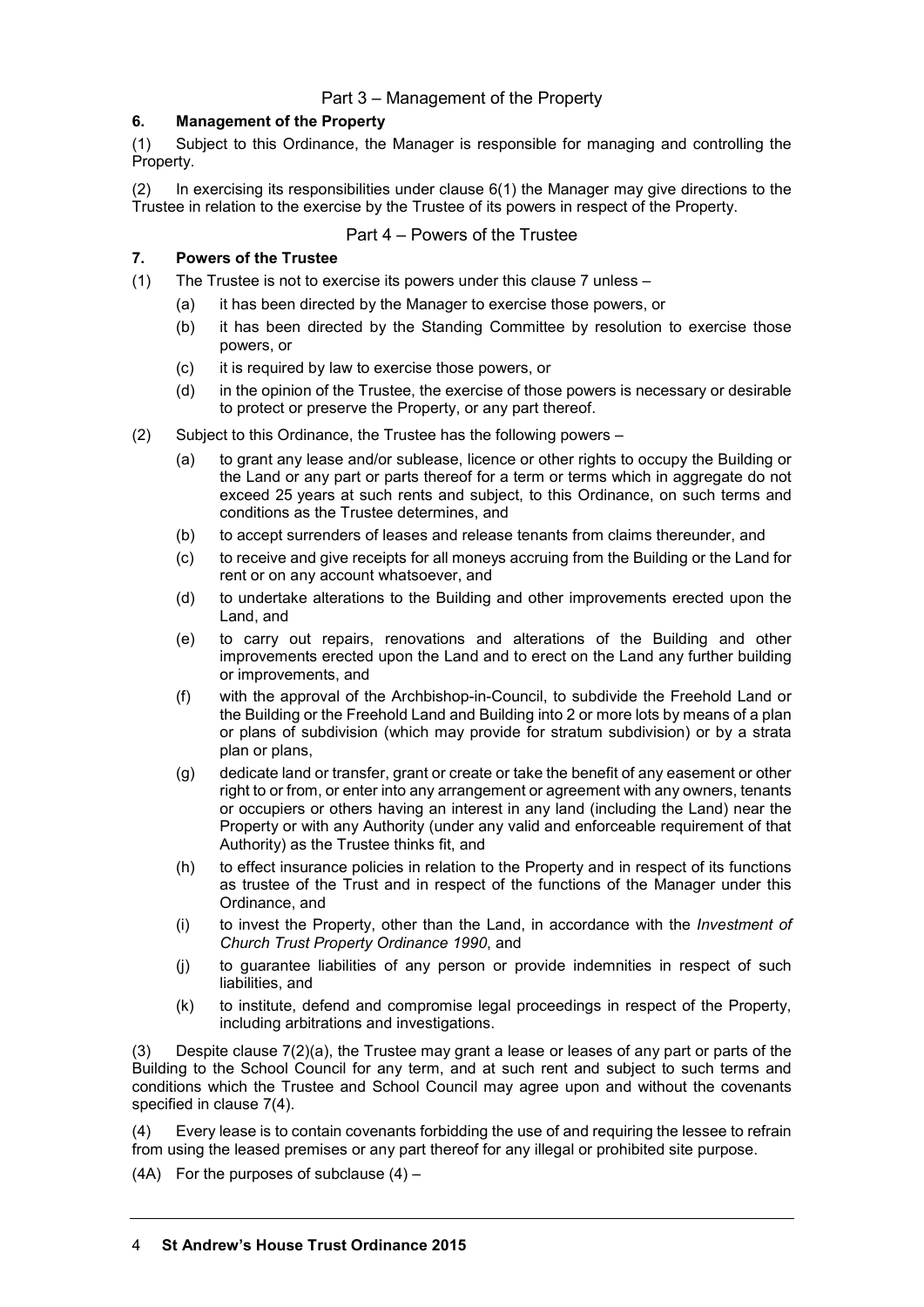**prohibited site purpose** means a purpose declared by resolution of the Standing Committee to be a prohibited site purpose in relation to a lease or class of leases having regard to the permitted use of the premises under the lease.

- (5) The Trustee also has power
	- (a) to lease from The Council of the City of Sydney any Leasehold Land vested in or owned by The Council of the City of Sydney, and
	- (b) to enter into any agreement with The Council of the City of Sydney for any such lease for any term, and at such rent and subject to such terms and conditions which the Trustee and The Council of the City of Sydney may agree upon.
- (6) The Trustee also has the following powers
	- (a) to appoint and remove officers, employees, agents and attorneys and fix their remuneration, if any, and
	- (b) subject to clause 8, to borrow or raise money whether on the security of the Property or part thereof, or otherwise as it considers necessary, and
	- (c) to receive money on deposit or loan, and
	- (d) subject to clause 8(4), to draw, make, accept, endorse, discount, execute and issue promissory notes, bills of exchange and other negotiable or transferable instruments, and
	- (e) to create any other Security Interest in respect of its interest in the Property, and
	- (f) to fetter discretions, such as by the granting of options.

(7) Subject to this Ordinance, the Trustee has such other powers as are necessary or desirable to enable it to fulfil its duties as trustee of the Trust.

(8) No purchaser, mortgagee, lessee, lender or other person on any sale, exchange, mortgage, lease from or any loan or provision of other financial accommodation to or in relation to the Trustee shall be concerned to see or enquire into –

- (a) the purpose, necessity or propriety thereof, or
- (b) the power of the Trustee in relation thereto or the mode of exercising the same, or
- (c) the application or disposition of any purchase, mortgage or other money or rent paid by him.

#### **8. Liabilities of the Trustee**

(1) The Trustee remains and continues to be solely responsible for all liabilities incurred by it or on its behalf as trustee of the Trust.

(2) Neither the Trustee nor the Manager is to represent to any person, persons or corporation that the Archbishop or the Synod or the Standing Committee or any person or persons or any other corporate body or corporation holding church trust property for the Anglican Church of Australia in the Diocese of Sydney or any other corporate body incorporated under the *Anglican Church of Australia (Bodies Corporate) Act 1938*, will or may meet or discharge all or any part of any liability or liabilities which have been or may or will be incurred wholly or partly by or on behalf of the Trustee or for the purposes of the Trust.

 $(3)$  . . . . .

(4) The Trustee is not to execute or deliver any mortgage, charge, debenture, guarantee, indemnity or promissory note or bill of exchange or other negotiable instrument other than a cheque drawn on the Trustee's bank unless the following clause is included therein without qualification –

"Notwithstanding anything contained herein to the contrary, each of the parties hereto acknowledges and agrees that [name of Trustee] is not liable to any other party hereto for any amount whatsoever (whether by virtue of any express or implied obligation) beyond such amount (if any) as [name of Trustee] may be able to pay to that party in the event of the St Andrew's House Trust constituted under the *St Andrew's House Trust Ordinance 2015* being wound up."

(5) If a person or corporation (a "Former Trustee") ceases to be Trustee each subsequent Trustee will assume any debts or other liabilities incurred by a Former Trustee as trustee of the Trust in accordance with the terms upon which those debts or other liabilities were incurred.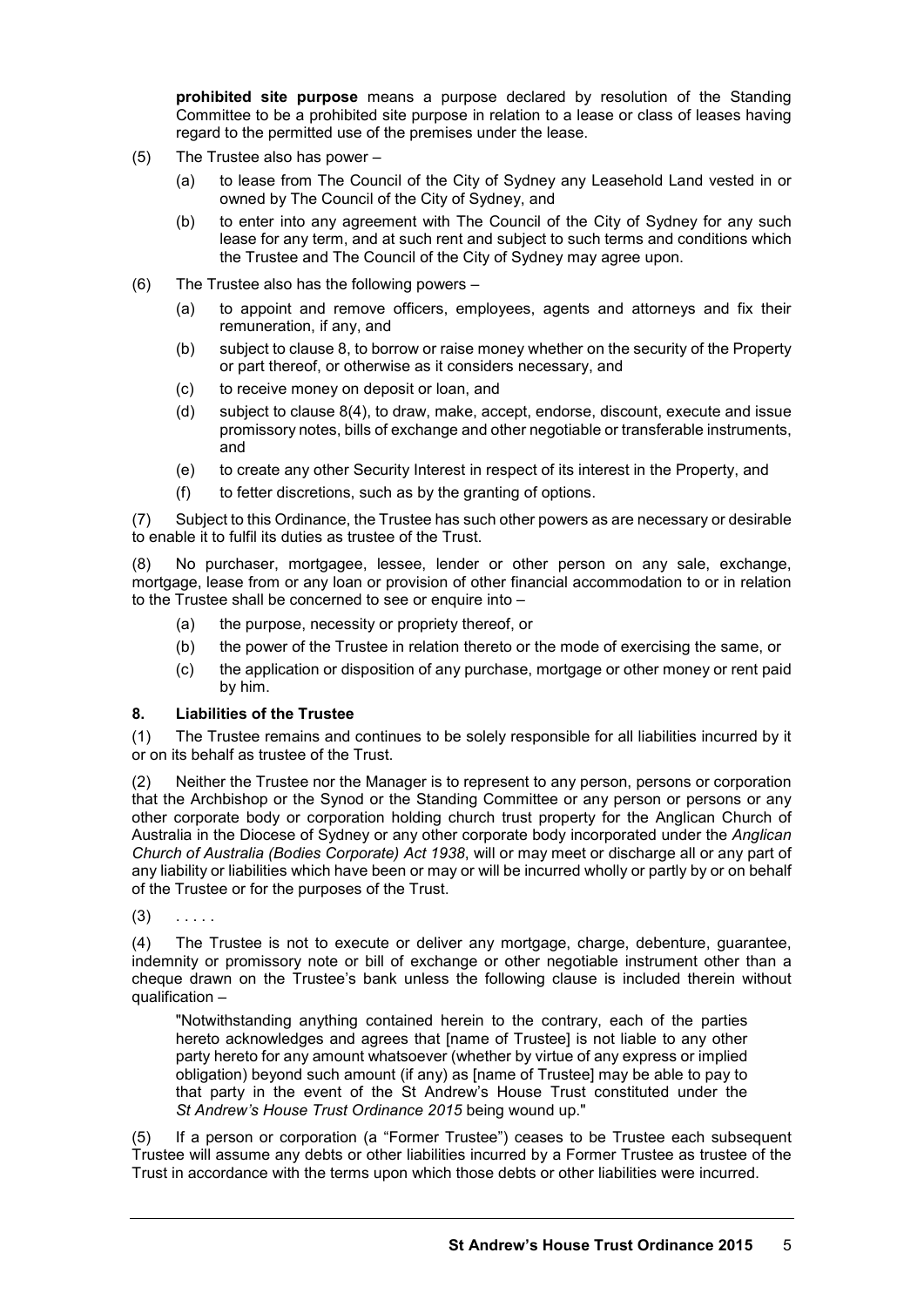#### **9. Manager and Trustee Fees**

The Trustee and Manager are each entitled to be paid from time to time, from the Property, a fee approved by the Standing Committee by resolution to recompense them for the reasonable costs and expenses incurred by each of them in, or in connection with, performing their functions under this Ordinance.

# **10. Indemnity**

(1) In addition to any indemnity under any Law, the Trustee is entitled to be indemnified from the Property and all income generated from the Property on a full indemnity basis for all costs, expenses, charges, liabilities or other claims properly incurred by the Trustee (or assumed by the Trustee under clause 8(5)) in the course of undertaking its duties as trustee of the Trust.

(2) Such right of indemnity in respect of a matter (an "Indemnified Matter") will not be lost or impaired by reason of a separate matter (whether before or after the Indemnified Matter) in respect of which the indemnity does not apply. Also, the right of indemnity continues to be available after the Trustee retires or is removed as trustee of the Trust.

(3) The Trustee is not required to do anything (including enter into any contract or commitment) which involves it incurring any liability (actual or contingent) unless its liability is limited in a manner satisfactory to it in its absolute discretion.

(4) Where a liability is incurred by the Trustee in properly performing or exercising any of its powers or duties in relation to the Trust, the Trustee may exercise any of its rights to be indemnified or reimbursed out of the Trust Fund to meet that liability. It may do so despite any loss incurred in relation to the Trust or any reduction in the value of the Assets arising from any unrelated act or omission by the Trustee or by any person acting on behalf of the Trustee.

# **11. Records, Auditor and Reports**

The Trustee will comply with the provisions of the *Accounts, Audits & Annual Reports Ordinance 1995* as if the Trustee, in its capacity as trustee of the Trust, was an organisation for the purposes of that Ordinance.

## **12. Not-for-profit and dissolution of the Trust**

(1) The Property is church trust property within the meaning of the *Anglican Church of Australia Trust Property Act 1917*, and therefore must not, as a matter of law, be distributed for the private benefit of individuals either during the operation of the Trust or on its winding up or dissolution.

(2) If the Trust is wound up or dissolved, the Property, after satisfaction of all its liabilities, must be applied for such purposes of the Diocese of Sydney as the Synod of the Diocese may determine.

# **13. Application of the 2011 Ordinance**

Clause 5 of the *St Andrew's House Income Ordinance 2011* does not apply in relation to Income earned in 2015, or in any year thereafter.

#### **14. Repeal of clauses 2 and 7 of the 1975 Ordinance**

Clauses 2 and 7 of the *St Andrew's House Ordinance 1975* are repealed with effect from the date of commencement of this Ordinance, but without invalidating any action taken under those clauses prior to that date.

#### **15. Commencement**

This Ordinance commences on the date of assent.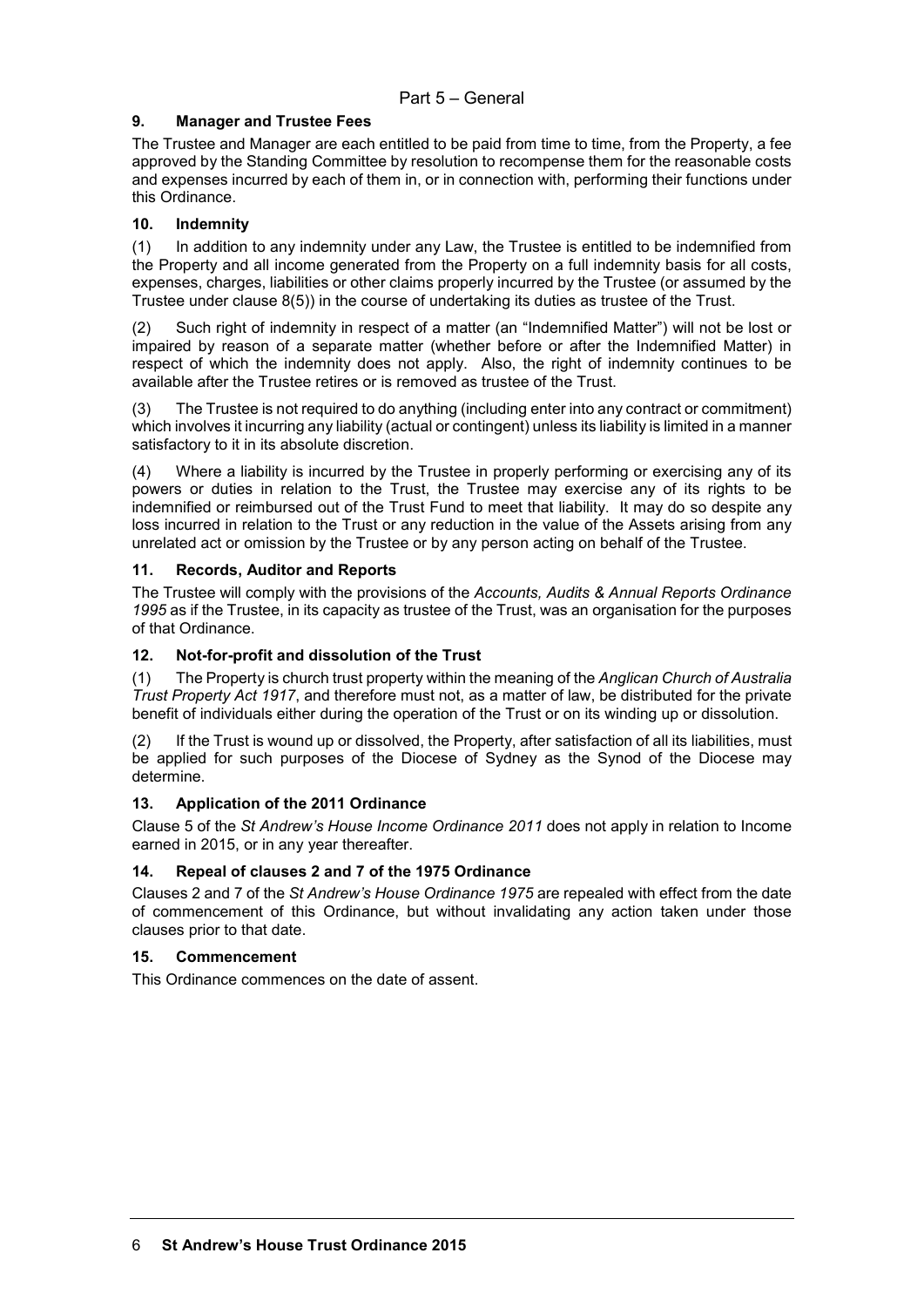#### **Notes**

- 1. The amendments made by Ordinance No 20, 2017 commenced on 1 September 2017.
- 2. The amendments made by Ordinance No 53, 2021 commenced on 1 March 2022, being the date certified by the Archbishop for the purposes of clause 3(2) of the *St Andrew's House Trust Ordinance 2015 (Social Covenants) Amendment Ordinance 2021.*
- 3. The Standing Committee through a subcommittee acting under delegation has declared the Prohibited Site Purposes set out in the Attachment for the purposes of clause 7(4A) with effect from 1 March 2022.

# **Table of Amendments**

- Clause 2 Amended by Ordinance Nos 20, 2017; 11, 2019 and 9, 2021.
- Clause 4 Amended by Ordinance Nos 20, 2017 and 9, 2021.
- Clause 5 Heading and clause amended by Ordinances Nos 20, 2017, 8, 2018, and 11, 2019. Amended by Ordinance No 9, 2021.
- Clause 7 Amended by Ordinance No 53, 2021.
- Clause 8 Amended by Ordinance No 31, 2016.

STEVE LUCAS DANIEL GLYNN **Senior Legal Counsel Diocesan Secretary** 25 March 2021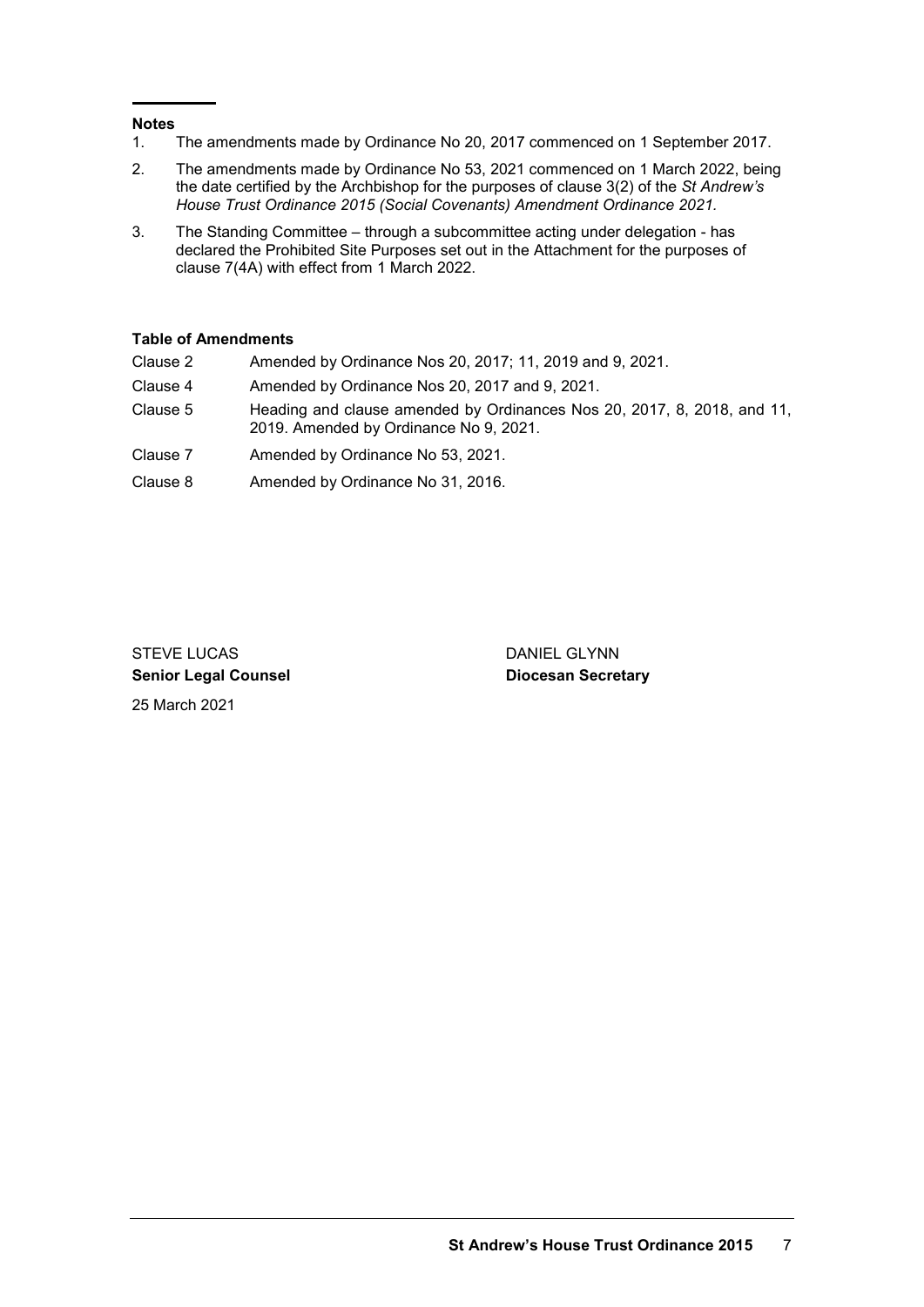#### **Attachment – Prohibited Site Purposes (clause 7(4A)**

#### *For supermarket leases*

The following are prohibited site purposes for the purposes of clause 7(4A) of the *St Andrew's House Trust Ordinance 2015* for the grant of any lease of premises after 1 March 2022 with a permitted use as a supermarket –

- (a) the sale or distribution of any product (such as films, computer games, publications or digital media) that is classified 'X' or 'R' by the Classification Board and the Classification Review Board established under the *Classification (Publications, Films and Computer Games) Act 1995*,
- (b) the sale of liquor (other than the sale and consumption of liquor on premises where the liquor is intended to be consumed with food sold on those premises for consumption on those premises), and
- (c) the provision of gambling or betting services or products (other than lucky-draws, rewards programs or similar).

#### *For retail leases (other than supermarket leases)*

The following are prohibited site purposes for the purposes of clause 7(4A) of the *St Andrew's House Trust Ordinance 2015* for the grant of any lease of premises after 1 March 2022 with a permitted use as "general retail" (as described by Schedule 1 of the *Retail Leases Act 1994* except for supermarkets) –

- (a) the practice of, or advocacy for, a religion or spirituality which is inconsistent with the doctrines, tenets and beliefs of the Anglican Church of Australia in the Diocese of Sydney,
- (b) the sale of firearms or other weapons,
- (c) the provision of services in facilitation of, or advocacy for, gender re-assignment,
- (d) the sale of abortifacients, abortion-like contraceptives, and products for the purposes of emergency post-coital hormonal contraception,
- (e) the undertaking or referral of, or advocacy for, surgical elective abortions,
- (f) the undertaking of, or advocacy for, stem cell research involving the destruction of human embryos,
- (g) the sale of products or services in facilitation of, or advocacy for, euthanasia,
- (h) the sale or distribution of any product (such as films, computer games, publications or digital media) that is classified 'X' or 'R' by the Classification Board and the Classification Review Board established under the *Classification (Publications, Films and Computer Games) Act 1995*,
- (i) the provision of sexual services,
- (j) the sale of liquor (other than the sale and consumption of liquor on premises where the liquor is intended to be consumed with food sold on those premises for consumption on those premises), and
- (k) the provision of gambling or betting services or products (other than lucky-draws, rewards programs or similar).

#### *General leases (other than retail and supermarket leases)*

The following are prohibited site purposes for the purposes of clause 7(4A) of the *St Andrew's House Trust Ordinance 2015* for any lease of premises granted after 1 March 2022 to which a declaration for a particular class of leases does not apply –

- (a) the practice of, or advocacy for, a religion or spirituality which is inconsistent with the doctrines, tenets and beliefs of the Anglican Church of Australia in the Diocese of Sydney,
- (b) the manufacture or sale of firearms or other weapons,
- (c) the provision of services in facilitation of, or advocacy for, gender re-assignment,